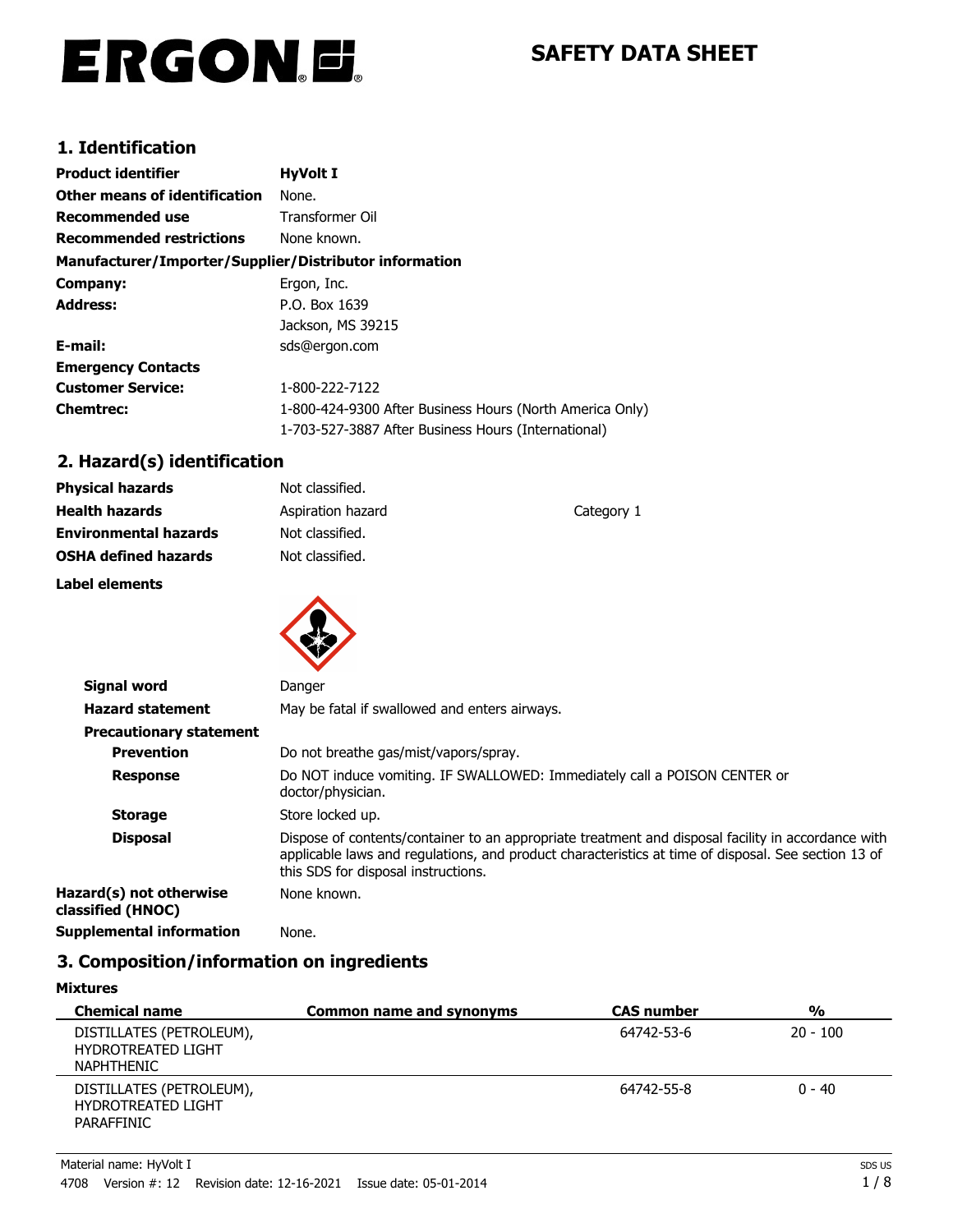| <b>Chemical name</b>                                                         | <b>Common name and synonyms</b>                                                                                                                                                                                                                                                                                                        | <b>CAS number</b> | $\frac{0}{0}$ |
|------------------------------------------------------------------------------|----------------------------------------------------------------------------------------------------------------------------------------------------------------------------------------------------------------------------------------------------------------------------------------------------------------------------------------|-------------------|---------------|
| LUBRICATING OILS (PETROLEUM),<br>C15-30, HYDROTREATED NEUTRAL<br>OIL-BASED   |                                                                                                                                                                                                                                                                                                                                        | 72623-86-0        | $0 - 40$      |
| LUBRICATING OILS (PETROLEUM),<br>C20-50, HYDROTREATED NEUTRAL<br>OIL-BASED   |                                                                                                                                                                                                                                                                                                                                        | 72623-87-1        | $0 - 20$      |
| DISTILLATES (PETROLEUM),<br>SOLVENT-REFINED HEAVY<br>NAPHTHENIC              |                                                                                                                                                                                                                                                                                                                                        | 64741-96-4        | $0 - 10$      |
| DISTILLATES (PETROLEUM),<br>SOLVENT-REFINED LIGHT<br><b>PARAFFINIC</b>       |                                                                                                                                                                                                                                                                                                                                        | 64741-89-5        | $0 - 10$      |
| <b>Composition comments</b>                                                  | Not classified as a carcinogen. Meets EU requirement of less than 3% (w/w) DMSO extract for total<br>polycyclic aromatic compound (PAC) using IP 346.                                                                                                                                                                                  |                   |               |
| 4. First-aid measures                                                        |                                                                                                                                                                                                                                                                                                                                        |                   |               |
| <b>Inhalation</b>                                                            | Move to fresh air. Oxygen or artificial respiration if needed. Do not use mouth-to-mouth method if<br>victim inhaled the substance. Induce artificial respiration with the aid of a pocket mask equipped<br>with a one-way valve or other proper respiratory medical device. IF exposed or concerned: Get<br>medical advice/attention. |                   |               |
| <b>Skin contact</b>                                                          | Wash contact areas with soap and water. Remove contaminated clothing. Launder contaminated<br>clothing before reuse. If skin irritation or an allergic skin reaction develops, get medical attention.                                                                                                                                  |                   |               |
| Eye contact                                                                  | Flush thoroughly with water. If irritation occurs, get medical assistance.                                                                                                                                                                                                                                                             |                   |               |
| <b>Ingestion</b>                                                             | Do NOT induce vomiting. If vomiting occurs naturally, have victim lean forward to reduce risk of<br>aspiration. Call a poison control center immediately.                                                                                                                                                                              |                   |               |
| <b>Most important</b><br>symptoms/effects, acute and<br>delayed              | Defatting of the skin. Discomfort in the chest. Coughing.                                                                                                                                                                                                                                                                              |                   |               |
| Indication of immediate<br>medical attention and special<br>treatment needed | Treat symptomatically.                                                                                                                                                                                                                                                                                                                 |                   |               |
| <b>General information</b>                                                   | Contact physician if discomfort continues. Keep victim under observation.                                                                                                                                                                                                                                                              |                   |               |
| 5. Fire-fighting measures                                                    |                                                                                                                                                                                                                                                                                                                                        |                   |               |
| Suitable extinguishing media                                                 | Halon. Dry chemicals. Foam. Carbon dioxide (CO2). Water spray or fog. Do not use water jet as an<br>extinguisher, as this will spread the fire.                                                                                                                                                                                        |                   |               |
| <b>Unsuitable extinguishing</b><br>media                                     | Do not use a solid water stream as it may scatter and spread fire.                                                                                                                                                                                                                                                                     |                   |               |
| <b>Specific hazards arising from</b><br>the chemical                         | No unusual fire or explosion hazards noted.                                                                                                                                                                                                                                                                                            |                   |               |
| <b>Special protective equipment</b><br>and precautions for<br>firefighters   | Wear full protective clothing, including helmet, self-contained positive pressure or pressure demand<br>breathing apparatus, protective clothing and face mask.                                                                                                                                                                        |                   |               |
| <b>Fire fighting</b><br>equipment/instructions                               | Cool containers exposed to flames with water until well after the fire is out. Firefighters must use<br>standard protective equipment including flame retardant coat, helmet with face shield, gloves,<br>rubber boots, and in enclosed spaces, SCBA. Use pressurized air mask if product is involved in a<br>fire.                    |                   |               |
| <b>General fire hazards</b>                                                  | No unusual fire or explosion hazards noted. Flammability Class: Combustible IIIB                                                                                                                                                                                                                                                       |                   |               |
| 6. Accidental release measures                                               |                                                                                                                                                                                                                                                                                                                                        |                   |               |

| <b>Personal precautions,</b> | Keep unnecessary personnel away. Local authorities should be advised if significant spillages cannot |
|------------------------------|------------------------------------------------------------------------------------------------------|
| protective equipment and     | be contained. Wear appropriate protective equipment and clothing during clean-up. Do not touch       |
| emergency procedures         | damaged containers or spilled material unless wearing appropriate protective clothing. Ensure        |
|                              | adequate ventilation.                                                                                |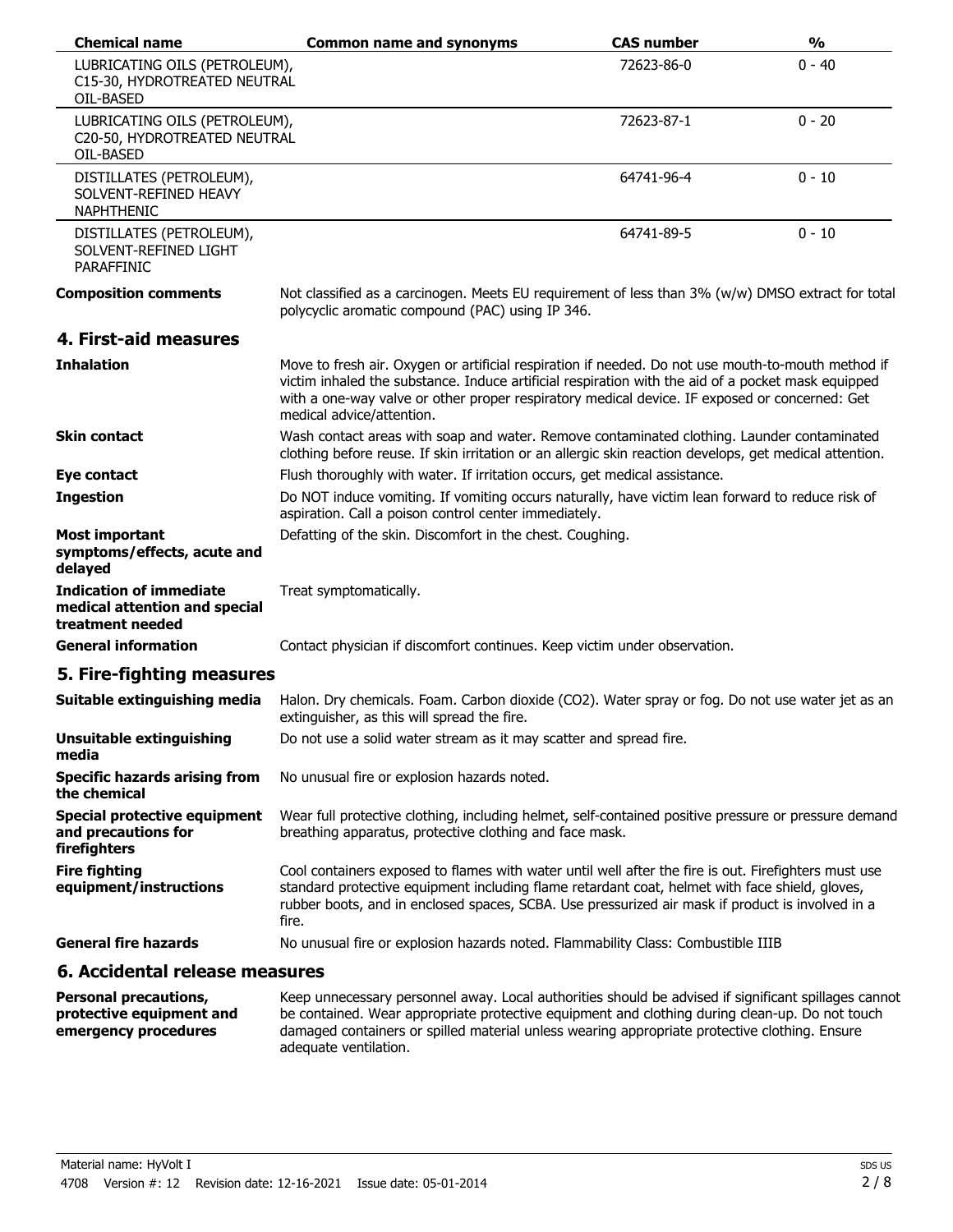| <b>Methods and materials for</b><br>containment and cleaning up                  | Large Spills: ELIMINATE all ignition sources (no smoking, flares, sparks or flames in immediate<br>area). Stop the flow of material, if this is without risk. Dike the spilled material, where this is<br>possible. Cover with plastic sheet to prevent spreading. Absorb in vermiculite, dry sand or earth or<br>absorbent material then place into containers. Following product recovery, flush area with water.                                               |
|----------------------------------------------------------------------------------|-------------------------------------------------------------------------------------------------------------------------------------------------------------------------------------------------------------------------------------------------------------------------------------------------------------------------------------------------------------------------------------------------------------------------------------------------------------------|
|                                                                                  | Small Spills: Wipe up with absorbent material (e.g. cloth, fleece). Clean surface thoroughly to<br>remove residual contamination.                                                                                                                                                                                                                                                                                                                                 |
| <b>Environmental precautions</b>                                                 | Never return spills in original containers for re-use. For waste disposal, see section 13 of the SDS.<br>Prevent further leakage or spillage if safe to do so. Prevent entry into waterways, sewer, basements<br>or confined areas. Avoid discharge to the aquatic environment. Contact local authorities in case of<br>spillage to drain/aquatic environment.                                                                                                    |
| 7. Handling and storage                                                          |                                                                                                                                                                                                                                                                                                                                                                                                                                                                   |
| <b>Precautions for safe handling</b>                                             | DO NOT handle, store or open near an open flame, sources of heat or sources of ignition. Protect<br>material from direct sunlight. Do not breathe dust/fume/gas/mist/vapors/spray. Wash hands after<br>handling and before eating. Do not get this material in contact with eyes. Avoid contact with skin.<br>Avoid prolonged exposure. All handling to take place in well-ventilated area. Shower after work.<br>Remove and wash contaminated clothing promptly. |
| <b>Conditions for safe storage,</b><br>including any<br><i>incompatibilities</i> | Store locked up. Keep away from heat, sparks and open flame. Store in a well-ventilated place. Use<br>care in handling/storage.                                                                                                                                                                                                                                                                                                                                   |

# **8. Exposure controls/personal protection**

#### **Occupational exposure limits**

# **US. OSHA Table Z-1 Limits for Air Contaminants (29 CFR 1910.1000)**

| <b>Components</b>                                                                                    | <b>Type</b> | <b>Value</b> | Form                |
|------------------------------------------------------------------------------------------------------|-------------|--------------|---------------------|
| <b>DISTILLATES</b><br>(PETROLEUM),<br><b>HYDROTREATED LIGHT</b><br>NAPHTHENIC (CAS<br>64742-53-6)    | PEL         | $5$ mg/m $3$ | Mist.               |
| <b>DISTILLATES</b><br>(PETROLEUM),<br>HYDROTREATED LIGHT<br>PARAFFINIC (CAS<br>64742-55-8)           | PEL         | 5 mg/m $3$   | Mist.               |
| <b>DISTILLATES</b><br>(PETROLEUM),<br>SOLVENT-REFINED HEAVY<br><b>NAPHTHENIC (CAS</b><br>64741-96-4) | PEL         | $5$ mg/m $3$ | Mist.               |
| <b>DISTILLATES</b><br>(PETROLEUM),<br>SOLVENT-REFINED LIGHT<br>PARAFFINIC (CAS<br>64741-89-5)        | PEL         | $5$ mg/m $3$ | Mist.               |
| <b>US. ACGIH Threshold Limit Values</b><br><b>Components</b>                                         | <b>Type</b> | <b>Value</b> | <b>Form</b>         |
| <b>DISTILLATES</b><br>(PETROLEUM),<br>HYDROTREATED LIGHT<br>PARAFFINIC (CAS<br>64742-55-8)           | <b>TWA</b>  | $5$ mg/m $3$ | Inhalable fraction. |
| <b>DISTILLATES</b><br>(PETROLEUM),<br>SOLVENT-REFINED HEAVY<br><b>NAPHTHENIC (CAS</b><br>64741-96-4) | <b>TWA</b>  | 5 mg/m $3$   | Inhalable fraction. |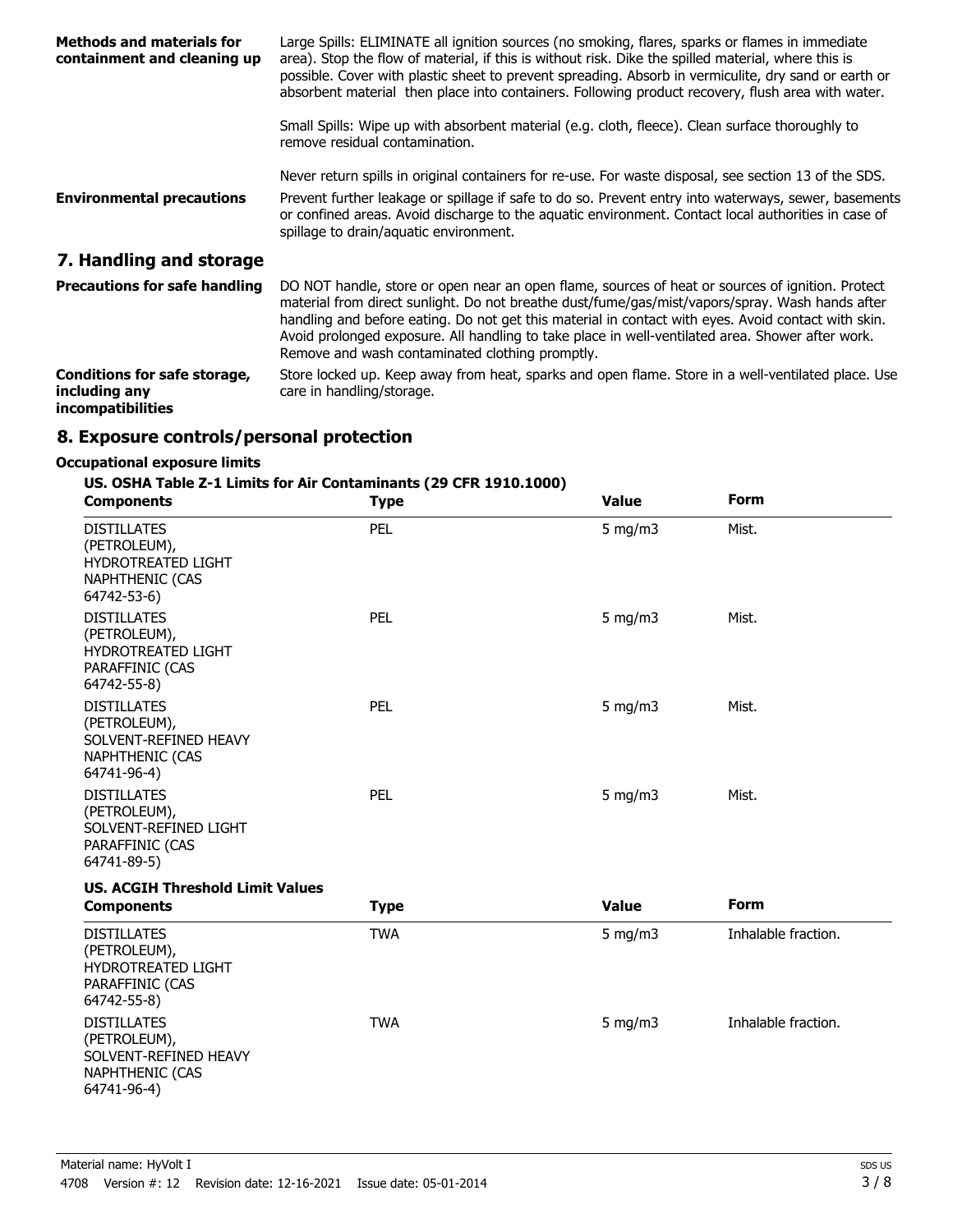| <b>US. ACGIH Threshold Limit Values</b><br><b>Components</b>                                             | <b>Type</b>                                                                                                                                      | <b>Value</b>      | Form                |
|----------------------------------------------------------------------------------------------------------|--------------------------------------------------------------------------------------------------------------------------------------------------|-------------------|---------------------|
| <b>DISTILLATES</b><br>(PETROLEUM),<br>SOLVENT-REFINED LIGHT<br>PARAFFINIC (CAS<br>64741-89-5)            | <b>TWA</b>                                                                                                                                       | 5 mg/m $3$        | Inhalable fraction. |
| LUBRICATING OILS<br>(PETROLEUM), C15-30,<br>HYDROTREATED NEUTRAL<br>OIL-BASED (CAS<br>72623-86-0)        | <b>TWA</b>                                                                                                                                       | 5 mg/m $3$        | Inhalable fraction. |
| <b>LUBRICATING OILS</b><br>(PETROLEUM), C20-50,<br>HYDROTREATED NEUTRAL<br>OIL-BASED (CAS<br>72623-87-1) | <b>TWA</b>                                                                                                                                       | 5 mg/m $3$        | Inhalable fraction. |
| <b>US. NIOSH: Pocket Guide to Chemical Hazards</b><br><b>Material</b>                                    | <b>Type</b>                                                                                                                                      | <b>Value</b>      | <b>Form</b>         |
| HyVolt I                                                                                                 | <b>STEL</b>                                                                                                                                      | 10 mg/m3          | Mist.               |
|                                                                                                          | <b>TWA</b>                                                                                                                                       | 5 mg/m $3$        | Mist.               |
| <b>Components</b>                                                                                        | <b>Type</b>                                                                                                                                      | <b>Value</b>      | Form                |
| <b>DISTILLATES</b><br>(PETROLEUM),<br>HYDROTREATED LIGHT<br><b>NAPHTHENIC (CAS</b><br>64742-53-6)        | Ceiling                                                                                                                                          | 1800 mg/m3        |                     |
|                                                                                                          | <b>STEL</b>                                                                                                                                      | $10$ mg/m $3$     | Mist.               |
| <b>DISTILLATES</b><br>(PETROLEUM),<br>HYDROTREATED LIGHT<br>PARAFFINIC (CAS<br>64742-55-8)               | <b>STEL</b>                                                                                                                                      | 10 mg/m3          | Mist.               |
|                                                                                                          | <b>TWA</b>                                                                                                                                       | 5 mg/m $3$        | Mist.               |
| <b>DISTILLATES</b><br>(PETROLEUM),<br>SOLVENT-REFINED HEAVY<br><b>NAPHTHENIC (CAS</b><br>64741-96-4)     | Ceiling                                                                                                                                          | 1800 mg/m3        |                     |
|                                                                                                          | <b>STEL</b>                                                                                                                                      | 10 mg/m3          | Mist.               |
|                                                                                                          | <b>TWA</b>                                                                                                                                       | 350 mg/m3         |                     |
| <b>DISTILLATES</b><br>(PETROLEUM),<br>SOLVENT-REFINED LIGHT<br>PARAFFINIC (CAS<br>64741-89-5)            | <b>STEL</b>                                                                                                                                      | $10 \text{ mg/m}$ | Mist.               |
|                                                                                                          | <b>TWA</b>                                                                                                                                       | 5 mg/m $3$        | Mist.               |
| <b>Biological limit values</b>                                                                           | No biological exposure limits noted for the ingredient(s).                                                                                       |                   |                     |
| Appropriate engineering<br>controls                                                                      | Provide adequate ventilation, including appropriate local extraction, to ensure that the defined<br>occupational exposure limit is not exceeded. |                   |                     |
|                                                                                                          | Individual protection measures, such as personal protective equipment                                                                            |                   |                     |
| Eye/face protection                                                                                      | Goggles/face shield are recommended.                                                                                                             |                   |                     |
| <b>Skin protection</b><br><b>Hand protection</b>                                                         | Chemical resistant gloves are recommended. If contact with forearms is likely wear gauntlet style<br>gloves.                                     |                   |                     |
| <b>Other</b>                                                                                             | Chemical/oil resistant clothing is recommended. Launder contaminated clothing before reuse.                                                      |                   |                     |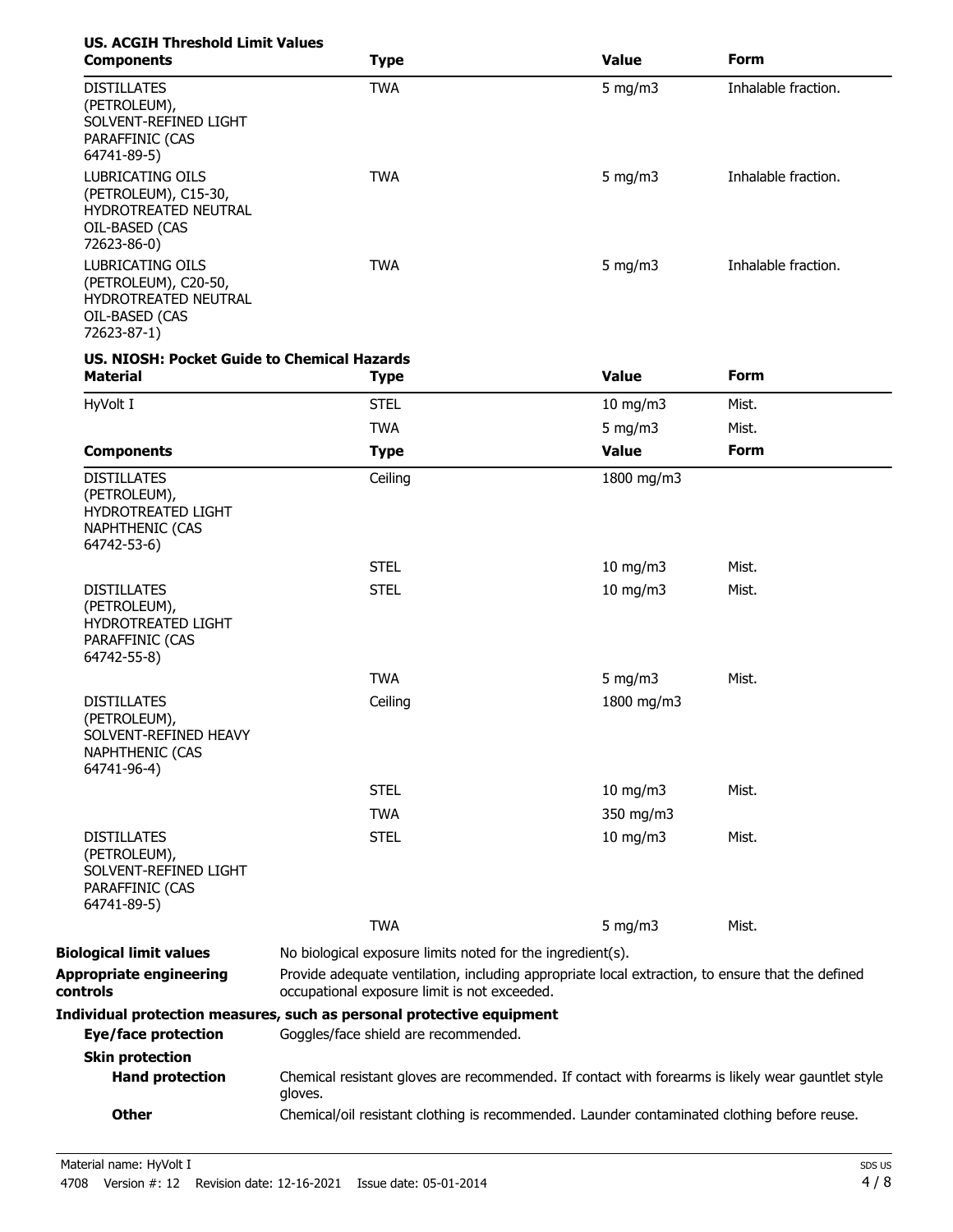| <b>Respiratory protection</b>            | Under normal conditions, respirator is not normally required. When workers are facing<br>concentrations above the exposure limit they must use appropriate certified respirators.                                                                        |
|------------------------------------------|----------------------------------------------------------------------------------------------------------------------------------------------------------------------------------------------------------------------------------------------------------|
| <b>Thermal hazards</b>                   | Not available.                                                                                                                                                                                                                                           |
| <b>General hygiene</b><br>considerations | Always observe good personal hygiene measures, such as washing after handling the material and<br>before eating, drinking, and/or smoking. Routinely wash work clothing to remove contaminants.<br>Discard contaminated footwear that cannot be cleaned. |

# **9. Physical and chemical properties**

| <b>Appearance</b>                                   | Clear & bright                                                                                                      |
|-----------------------------------------------------|---------------------------------------------------------------------------------------------------------------------|
| <b>Physical state</b>                               | Liquid.                                                                                                             |
| <b>Form</b>                                         | Liquid.                                                                                                             |
| <b>Color</b>                                        | Water White to Pale                                                                                                 |
| Odor                                                | Mild Petroleum Odor                                                                                                 |
| <b>Odor threshold</b>                               | Not available.                                                                                                      |
| pH                                                  | Not available.                                                                                                      |
| <b>Melting point/freezing point</b>                 | -77.8 °F (-61 °C) ASTM D5950/ISO 3016                                                                               |
| Initial boiling point and<br>boiling range          | 564.8 °F (296 °C) ISO 3924/ ASTM D2887                                                                              |
| <b>Flash point</b>                                  | $>= 275.0$ °F ( $>= 135.0$ °C) Pensky-Martens Closed Cup ASTM D93                                                   |
| <b>Evaporation rate</b>                             | Not available.                                                                                                      |
| <b>Flammability (solid, gas)</b>                    | Not available.                                                                                                      |
| <b>Upper/lower flammability or explosive limits</b> |                                                                                                                     |
| Flammability limit - lower Not available.<br>(%)    |                                                                                                                     |
| <b>Flammability limit -</b><br>upper $(\% )$        | Not available.                                                                                                      |
| <b>Explosive limit - lower</b><br>(%)               | Not available.                                                                                                      |
| <b>Explosive limit - upper</b><br>(%)               | Not available.                                                                                                      |
| Vapor pressure                                      | Not available.                                                                                                      |
| <b>Vapor density</b>                                | Not available.                                                                                                      |
| <b>Relative density</b>                             | 0.88 (68 °F (20 °C) ISO 12185/ ASTM D4052)                                                                          |
| Solubility(ies)                                     |                                                                                                                     |
| <b>Solubility (water)</b>                           | Insoluble                                                                                                           |
| <b>Partition coefficient</b><br>(n-octanol/water)   | Not established.                                                                                                    |
| <b>Auto-ignition temperature</b>                    | > 599 °F (> 315 °C) ASTM E659                                                                                       |
| <b>Decomposition temperature</b>                    | Not available.                                                                                                      |
| <b>Viscosity</b>                                    | 9.6 cSt (104 °F (40 °C) ISO 3104)                                                                                   |
| 10. Stability and reactivity                        |                                                                                                                     |
| <b>Reactivity</b>                                   | The product is stable and non-reactive under normal conditions of use, storage and transport                        |
| <b>Chemical stability</b>                           | Stable.                                                                                                             |
| <b>Possibility of hazardous</b><br>reactions        | Hazardous polymerization does not occur.                                                                            |
| <b>Conditions to avoid</b>                          | Heat, flames and sparks. Avoid temperatures exceeding the flash point.                                              |
| <b>Incompatible materials</b>                       | Strong oxidizing agents.                                                                                            |
| <b>Hazardous decomposition</b><br>products          | Upon decomposition, this product emits carbon monoxide, carbon dioxide and/or low molecular<br>weight hydrocarbons. |
| .:                                                  |                                                                                                                     |

## **11. Toxicological information**

#### **Information on likely routes of exposure**

**Inhalation** May be fatal if swallowed and enters airways.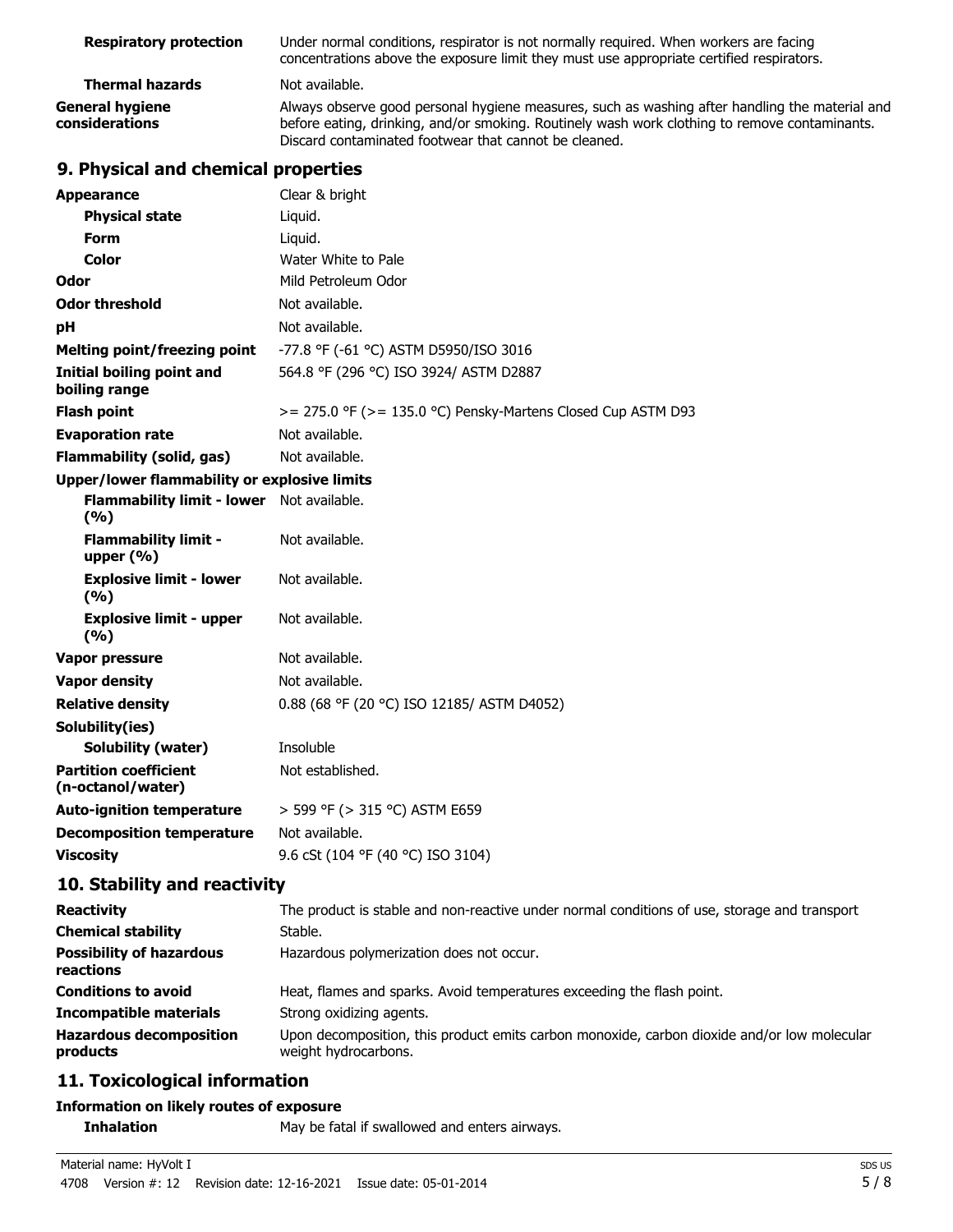| <b>Skin contact</b>                                                                | Frequent or prolonged contact may defat and dry the skin, leading to discomfort and dermatitis                                                                                                           |
|------------------------------------------------------------------------------------|----------------------------------------------------------------------------------------------------------------------------------------------------------------------------------------------------------|
| Eye contact                                                                        | May be irritating to eyes.                                                                                                                                                                               |
| <b>Ingestion</b>                                                                   | May cause gastrointestinal discomfort if swallowed. Do not induce vomiting. Vomiting may<br>increase risk of product aspiration. May be fatal if swallowed and enters airways.                           |
| Symptoms related to the<br>physical, chemical and<br>toxicological characteristics | Defatting of the skin. Coughing. Shortness of breath. Discomfort in the chest.                                                                                                                           |
| <b>Information on toxicological effects</b>                                        |                                                                                                                                                                                                          |
| <b>Acute toxicity</b>                                                              | Not applicable.                                                                                                                                                                                          |
| <b>Skin corrosion/irritation</b>                                                   | May cause defatting of the skin, but is neither an irritant nor a sensitizer.                                                                                                                            |
| Serious eye damage/eye<br>irritation                                               | Not classified. May cause minor irritation on eye contact.                                                                                                                                               |
| Respiratory or skin sensitization                                                  |                                                                                                                                                                                                          |
| <b>Respiratory sensitization</b>                                                   | Not classified.                                                                                                                                                                                          |
| <b>Skin sensitization</b>                                                          | Not classified. May cause defatting of the skin, but is neither an irritant nor a sensitizer.                                                                                                            |
| <b>Germ cell mutagenicity</b>                                                      | No data available to indicate product or any components present at greater than 0.1% are<br>mutagenic or genotoxic.                                                                                      |
| Carcinogenicity                                                                    | This product is not considered to be a carcinogen by IARC, ACGIH, NTP, or OSHA. Meets EL<br>requirement of less than 3% (w/w) DMSO extract for total polycyclic aromatic compound (PAC)<br>using IP 346. |
| Not listed.                                                                        | <b>IARC Monographs. Overall Evaluation of Carcinogenicity</b>                                                                                                                                            |
| Not regulated.<br>Not listed.                                                      | OSHA Specifically Regulated Substances (29 CFR 1910.1001-1052)<br>US. National Toxicology Program (NTP) Report on Carcinogens                                                                            |
| <b>Reproductive toxicity</b>                                                       | Contains no ingredient listed as toxic to reproduction                                                                                                                                                   |
| <b>Specific target organ toxicity</b><br>- single exposure                         | Not classified.                                                                                                                                                                                          |
| <b>Specific target organ toxicity</b><br>- repeated exposure                       | Not classified.                                                                                                                                                                                          |
| <b>Aspiration hazard</b>                                                           | May be fatal if swallowed and enters airways.                                                                                                                                                            |
| <b>Chronic effects</b>                                                             | Prolonged inhalation may be harmful. Prolonged exposure may cause chronic effects                                                                                                                        |
| <b>Further information</b>                                                         | Risk of chemical pneumonia after aspiration.                                                                                                                                                             |
| 12. Ecological information                                                         |                                                                                                                                                                                                          |
| <b>Ecotoxicity</b>                                                                 | Not expected to be harmful to aquatic organisms.                                                                                                                                                         |
| <b>Persistence and degradability</b>                                               | Not inherently biodegradable.                                                                                                                                                                            |
| <b>Bioaccumulative potential</b>                                                   | Bioaccumulation is unlikely to be significant because of the low water solubility of this product.                                                                                                       |
| <b>Mobility in soil</b>                                                            | Not available.                                                                                                                                                                                           |
| <b>Other adverse effects</b>                                                       | No other adverse environmental effects (e.g. ozone depletion, photochemical ozone creation<br>potential, endocrine disruption, global warming potential) are expected from this component.               |

| <b>Disposal instructions</b>                    | Disposal recommendations are based on material as supplied. Disposal must be in accordance with<br>current applicable laws and regulations, and material characteristics at time of disposal.                                                                                   |
|-------------------------------------------------|---------------------------------------------------------------------------------------------------------------------------------------------------------------------------------------------------------------------------------------------------------------------------------|
| Hazardous waste code                            | Not applicable.                                                                                                                                                                                                                                                                 |
| <b>Waste from residues /</b><br>unused products | Dispose of in accordance with local regulations. Avoid discharge into water courses or onto the<br>ground.                                                                                                                                                                      |
| <b>Contaminated packaging</b>                   | Empty containers should be taken to an approved waste handling site for recycling or disposal.<br>Since emptied containers may retain product residue, follow label warnings even after container is<br>emptied. Offer rinsed packaging material to local recycling facilities. |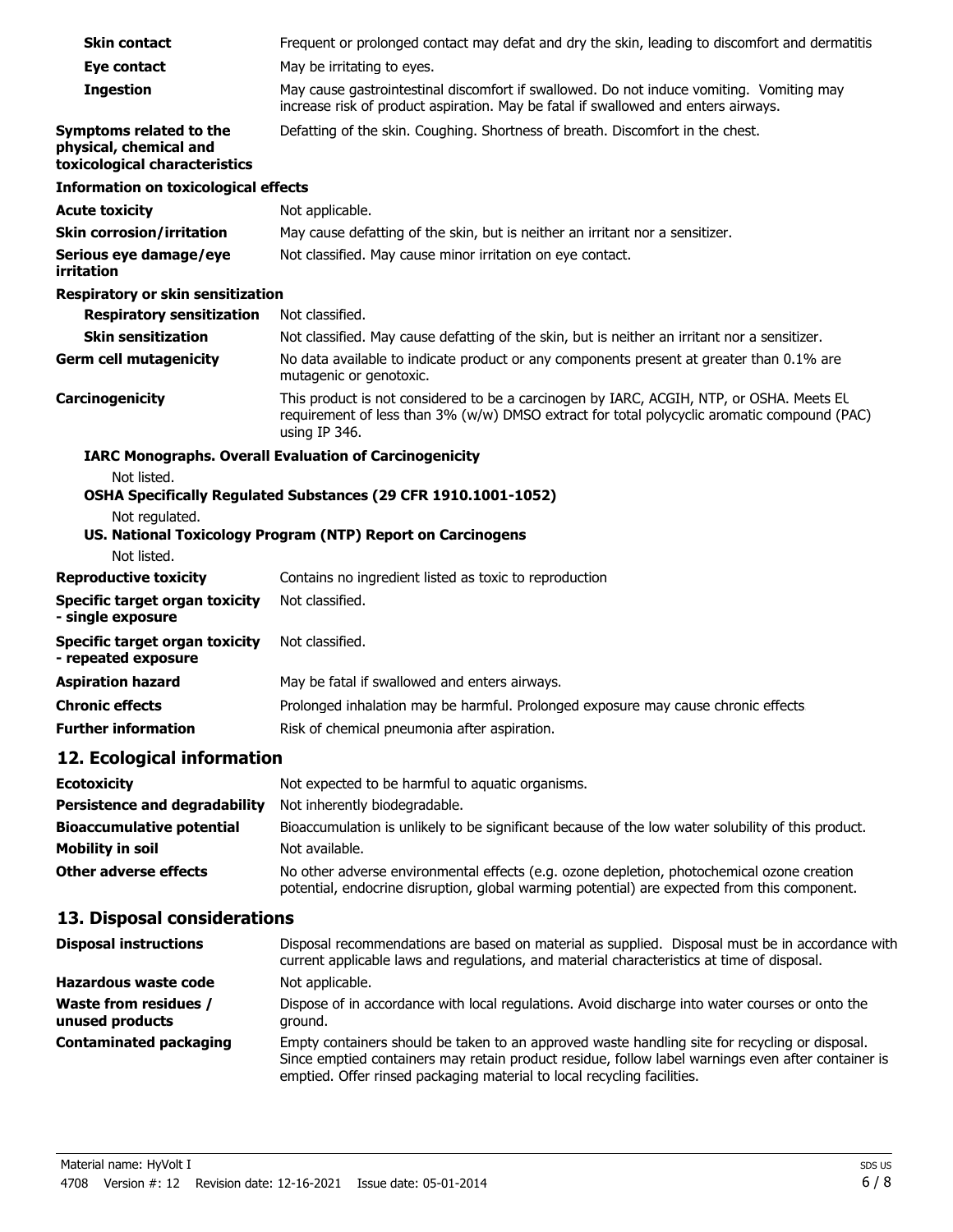## **14. Transport information**

#### **DOT**

Not regulated as dangerous goods.

#### **IATA**

Not regulated as dangerous goods.

#### **IMDG**

Not regulated as dangerous goods.

**Transport in bulk according to** Not available. **Annex II of MARPOL 73/78 and the IBC Code General information** Not regulated as dangerous goods.

#### **15. Regulatory information**

**US federal regulations**

This product is a "Hazardous Chemical" as defined by the OSHA Hazard Communication Standard, 29 CFR 1910.1200.

All components are on the U.S. EPA TSCA Inventory List.

CERCLA/SARA Hazardous Substances - Not applicable.

HyVolt oils are certified to be PCB-free. HyVolt oils are processed from naturally occurring raw materials with no additives or recycled oils that might introduce PCB contamination.

#### **TSCA Section 12(b) Export Notification (40 CFR 707, Subpt. D)**

Not regulated.

**CERCLA Hazardous Substance List (40 CFR 302.4)**

Not listed.

#### **SARA 304 Emergency release notification**

Not regulated.

#### **OSHA Specifically Regulated Substances (29 CFR 1910.1001-1052)**

Not regulated.

#### **Superfund Amendments and Reauthorization Act of 1986 (SARA)**

#### **SARA 302 Extremely hazardous substance**

Not listed.

**SARA 311/312** Yes **Hazardous chemical**

> **Classified hazard** Aspiration hazard **categories**

#### **SARA 313 (TRI reporting)** Not regulated.

#### **Other federal regulations**

**Clean Air Act (CAA) Section 112 Hazardous Air Pollutants (HAPs) List**

Not regulated.

#### **Clean Air Act (CAA) Section 112(r) Accidental Release Prevention (40 CFR 68.130)**

Not regulated.

**Safe Drinking Water Act** Not regulated. **(SDWA)**

#### **International Inventories**

| Country(s) or region | <b>Inventory name</b>                                                     | On inventory (yes/no)* |
|----------------------|---------------------------------------------------------------------------|------------------------|
| Australia            | Australian Inventory of Chemical Substances (AICS)                        | Yes                    |
| Canada               | Domestic Substances List (DSL)                                            | Yes                    |
| Canada               | Non-Domestic Substances List (NDSL)                                       | No                     |
| China                | Inventory of Existing Chemical Substances in China (IECSC)                | Yes                    |
| Europe               | European Inventory of Existing Commercial Chemical Substances<br>(EINECS) | Yes                    |
| Europe               | European List of Notified Chemical Substances (ELINCS)                    | No                     |